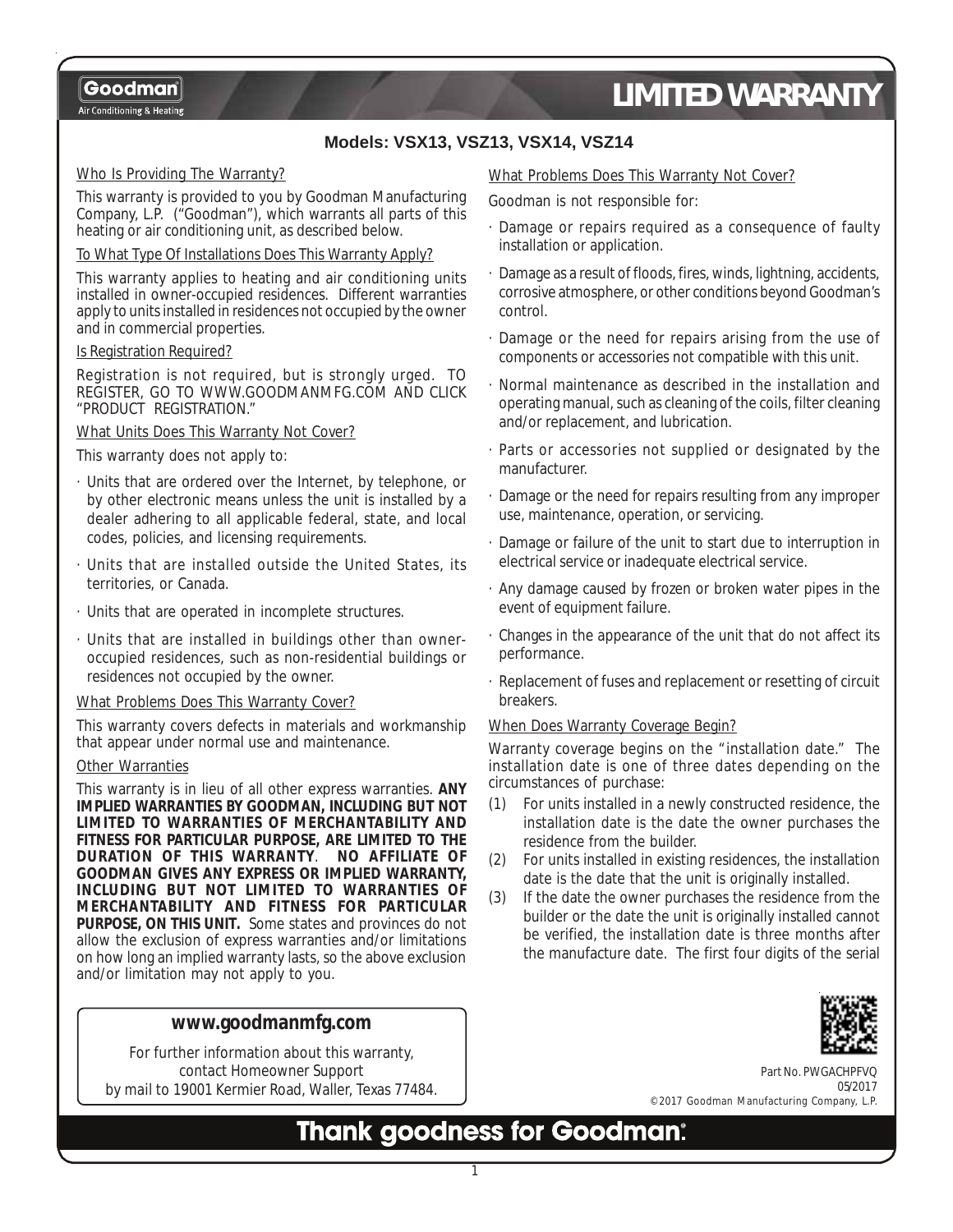Air Conditioning & Heating

# *LIMITED WARRANTY*

### **Models: VSX13, VSZ13, VSX14, VSZ14**

number (YYMM) on the unit indicate the manufacture date. For example, a serial number beginning with "1306" indicates the unit was manufactured in June 2013.

### How Long Does Warranty Coverage Last?

The warranty lasts for a period up to 5 YEARS after the installation date.

This warranty does not continue after the unit is removed from the location where it was originally installed.

The replacement of a part or unit under this warranty does not extend the warranty period. In other words, Goodman warrants a replacement part or unit only for the period remaining in the applicable warranty that commenced on the installation date.

### What Will Goodman Do To Correct Problems?

Goodman will furnish a replacement part, without charge for the part only, to replace any part that is found to be defective due to workmanship or materials under normal use and maintenance. Furnishing of the replacement part is Goodman's only responsibility under this warranty and the furnishing of the replacement part is the owner's only remedy.

THE OWNER AGREES THAT THESE REMEDIES ARE THE OWNER'S EXCLUSIVE REMEDIES FOR BREACH OF ALL WARRANTIES, EXPRESS OR IMPLIED.

#### What Won't Goodman Do To Correct Problems?

Goodman will not pay for:

- · Labor, freight, or any other cost associated with the service, repair, or operation of the unit.
- · Electricity or fuel costs, or increases in electricity or fuel costs, for any reason, including additional or unusual use of supplemental electric heat.
- · Lodging or transportation charges.

**WHETHER ANY CLAIM IS BASED ON NEGLIGENCE OR OTHER TORT, BREACH OF WARRANTY OR OTHER BREACH OF CONTRACT, OR ANY OTHER THEORY, NEITHER GOODMAN NOR ANY OF ITS AFFILIATES SHALL IN ANY EVENT BE LIABLE FOR INCIDENTAL OR CONSEQUENTIAL DAMAGES, INCLUDING BUT NOT LIMITED TO LOST PROFITS, LOSS OF USE OF A UNIT, EXTRA UTILITY EXPENSES, OR DAMAGES TO PROPERTY.** Some states and provinces do not allow the exclusion or limitation of incidental or consequential damages, so the above exclusion may not apply to you.

How Can The Owner Receive Warranty Service?

If there is a problem with the unit, contact a licensed contractor.

To receive a replacement unit when applicable, a licensed contractor must bring the unit to a Goodman heating and air conditioning products distributor.

To receive a replacement part, a licensed contractor must bring the defective part to a Goodman heating and air conditioning products distributor.

For more information about the warranty, write to Homeowner Support, 19001 Kermier Road, Waller, Texas 77484.

This warranty gives you specific legal rights, and you may also have other rights that vary from state to state or province to province.

### Quebec Residents

The arbitration provisions of this warranty shall not apply to residents of Quebec.

### Where Can Any Legal Remedies Be Pursued?

ARBITRATION CLAUSE. IMPORTANT. PLEASE REVIEW THIS ARBITRATION CLAUSE. IT AFFECTS YOUR LEGAL RIGHTS.

- 1. *Parties*: This arbitration clause affects your rights against Goodman and any of its affiliates or employees or agents, successors, or assigns, all of whom together are referred to below as "we" or "us" for ease of reference.
- 2. *ARBITRATION REQUIREMENT***: EXCEPT AS STATED BELOW, ANY DISPUTE BETWEEN YOU AND ANY OF US SHALL BE DECIDED BY NEUTRAL, BINDING ARBITRATION RATHER THAN IN COURT OR BY JURY TRIAL.** "Dispute" will be given the broadest possible meaning allowable by law. It includes any dispute, claim, or controversy arising from or relating to your purchase of this heating or air conditioning unit, any warranty upon the unit, or the unit's condition. It also includes determination of the scope or applicability of this Arbitration Clause. The arbitration requirement applies to claims in contract and tort, pursuant to statute, or otherwise.
- 3. *CLASS-ARBITRATION WAIVER***: ARBITRATION IS HANDLED ON AN INDIVIDUAL BASIS. IF A DISPUTE IS ARBITRATED, YOU AND WE EXPRESSLY WAIVE ANY RIGHT TO PARTICIPATE AS A CLASS REPRESENTATIVE OR CLASS MEMBER ON ANY CLASS CLAIM YOU MAY HAVE AGAINST US OR WE AGAINST YOU, OR AS A PRIVATE ATTORNEY GENERAL OR IN ANY OTHER REPRESENTATIVE CAPACITY. YOU AND WE ALSO WAIVE ANY RIGHT TO CLASS ARBITRATION OR ANY CONSOLIDATION OF INDIVIDUAL ARBITRATIONS.**

Part No. PWGACHPFVQ 05/2017 ©2017 Goodman Manufacturing Company, L.P.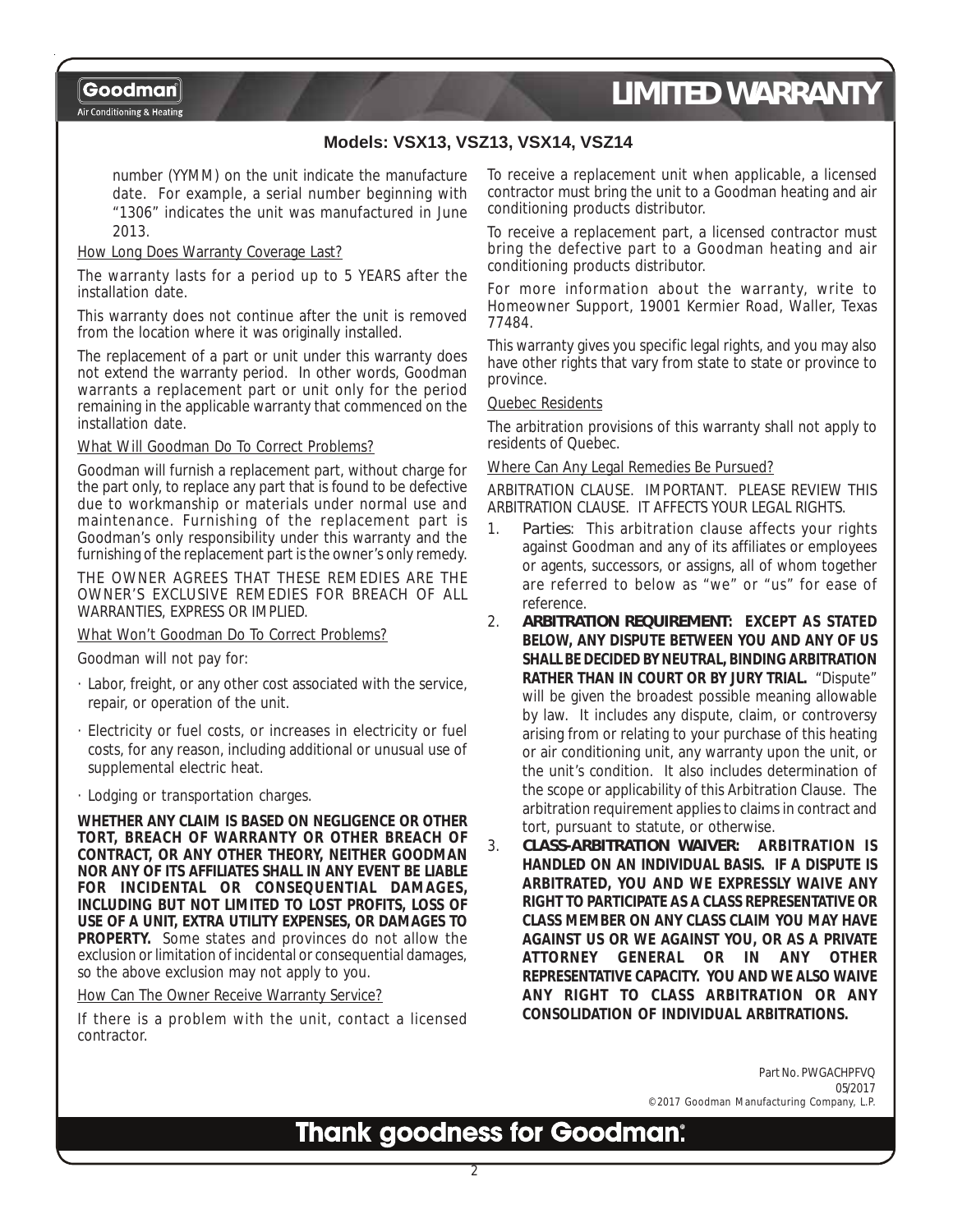### **Models: VSX13, VSZ13, VSX14, VSZ14**

- 4. *Discovery and Other Rights*: Discovery and rights to appeal in arbitration are generally more limited than in a lawsuit. This applies to both you and us. Other rights that you or we would have in court may not be available in arbitration. Please read this Arbitration Clause and consult the rules of the arbitration organizations listed below for more information.
- 5. *SMALL CLAIMS COURT OPTION***: YOU MAY CHOOSE TO LITIGATE ANY DISPUTE BETWEEN YOU AND ANY OF US IN SMALL CLAIMS COURT, RATHER THAN IN ARBITRATION, IF THE DISPUTE MEETS ALL REQUIREMENTS TO BE HEARD IN SMALL CLAIMS COURT.**
- 6. *Governing Law*: For residents of the United States, the procedures and effect of the arbitration will be governed by the Federal Arbitration Act (9 U.S.C. § 1 et seq.) rather than by state law concerning arbitration. For residents of Canada, the procedures and effect of the arbitration will be governed by the applicable arbitration law of the province in which you purchased your unit. The law governing your substantive warranty rights and other claims will be the law of the state or province in which you purchased your unit. Any court having jurisdiction may enter judgment on the arbitration award.
- 7. *Rules of the Arbitration*: If the amount in controversy is less than \$250,000, the arbitration will be decided by a single arbitrator. If the amount in controversy is greater than or equal to \$250,000, the arbitration will be decided by a panel of three arbitrators. The arbitrator(s) will be chosen pursuant to the rules of the administering arbitration organization. United States residents may choose the American Arbitration Association (1633 Broadway, 10<sup>th</sup> Floor, New York, NY 10019, www.adr.org), JAMS (1920 Main Street, Ste. 300, Irvine, CA 92614, www.jamsadr.com), or, subject to our approval, any other arbitration organization. In addition, Canadian residents may choose the ADR Institute of Canada (234 Eglinton Ave. East, Suite 405, Toronto, Ontario, M4P 1K5, www.amic.org). These organizations' rules can be obtained by contacting the organization or visiting its website. If the chosen arbitration organization's rules conflict with this Arbitration Clause, the provisions of this Arbitration Clause control. The award of the arbitrator(s) shall be final and binding on all parties.
- 8. *Location of the Arbitration Hearing*: Unless applicable law provides otherwise, the arbitration hearing for United States residents will be conducted in the federal judicial district in which you reside or, for Canadian residents, in the province in which you reside.
- 9. *Costs of the Arbitration*: Each party is responsible for its own attorney, expert, and other fees unless applicable law requires otherwise. Goodman will pay your share of the fees charged by the arbitration organization and arbitrator(s) beyond the first \$200. Where permissible by law, you may be required to reimburse Goodman for the fees of the arbitration organization and arbitrator(s) in whole or in part by decision of the arbitrator(s) at the discretion of the arbitrator(s).
- 10. *Survival and Enforceability of this Arbitration Clause*: This Arbitration Clause shall survive the expiration or termination, or any transfer, of the warranty on your unit. If any part of this Arbitration Clause, except waivers of class-action rights, is found to be unenforceable for any reason, the remainder of this clause and the warranty shall remain enforceable. If, in a case in which classaction allegations have been made, the waiver of classaction rights under this warranty is found to be unenforceable with respect to any part of the dispute, the parts of the dispute as to which the waiver of classaction rights have been found unenforceable will be severed and will proceed in court without reference or application of this Arbitration Clause. Any remaining parts will proceed in arbitration.

| OWNER NAME                              |                                |
|-----------------------------------------|--------------------------------|
| ADDRESS OF INSTALLATION                 |                                |
| CITY / STATE-PROVINCE / ZIP-POSTAL CODE |                                |
| <b>INSTALLER NAME</b>                   |                                |
| CITY / STATE-PROVINCE / ZIP-POSTAL CODE |                                |
| PHONF # / FAX #                         |                                |
| <b>DISTRIBUTOR NAME</b>                 |                                |
| CITY / STATE-PROVINCE / ZIP-POSTAL CODE |                                |
| PHONE # / FAX #                         |                                |
| UNIT MODEL # & SERIAL #                 |                                |
| UNIT INSTALLATION DATE                  | Part No. PWGACHPFVQ<br>05/2017 |

©2017 Goodman Manufacturing Company, L.P.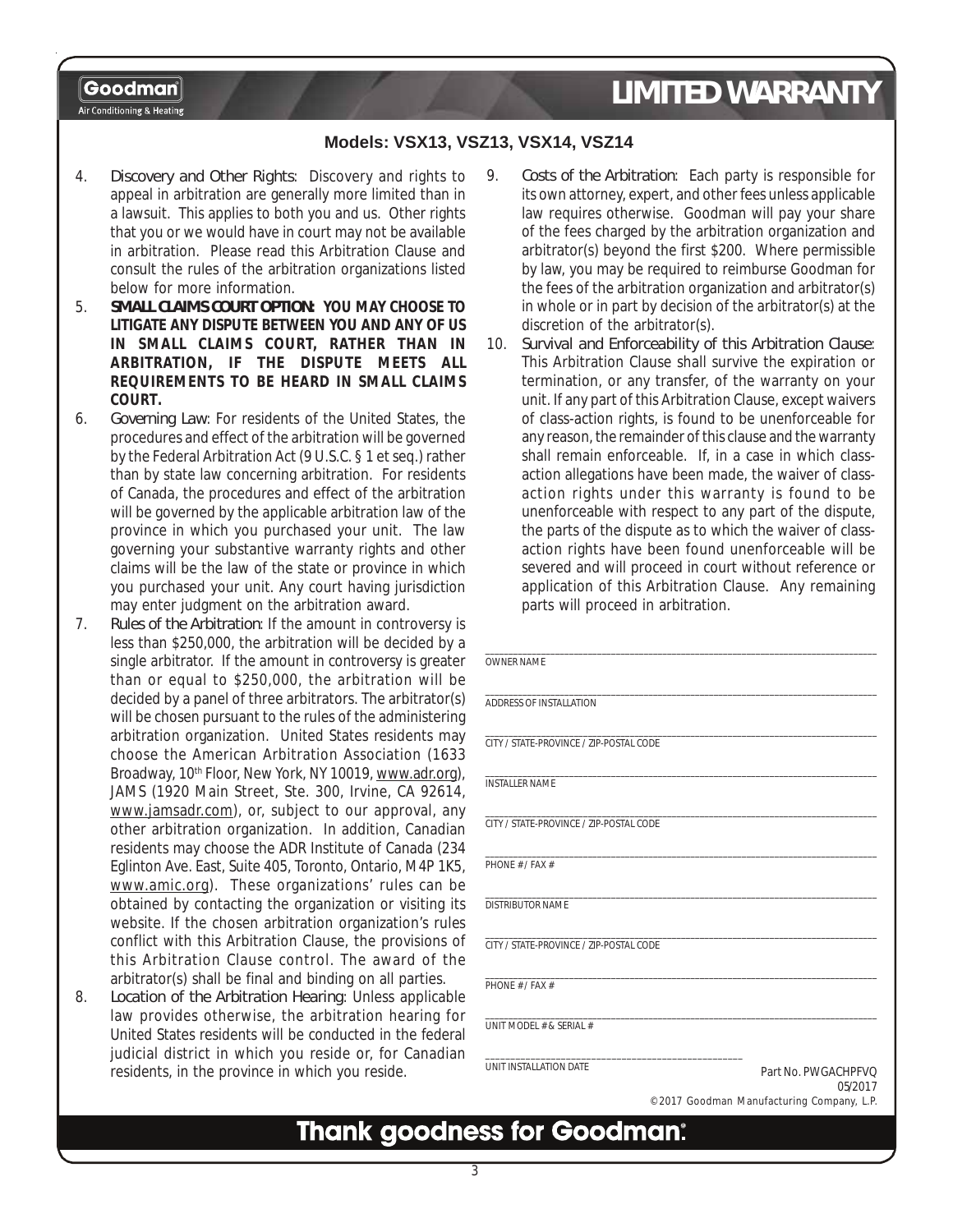Air Conditioning & Heating

# *NON-OWNER OCCUPIED RESIDENCE WARRANTY*

### **Models: VSX13, VSZ13, VSX14, VSZ14**

### Who Is Providing The Warranty?

This warranty is provided to you by Goodman Manufacturing Company, L.P. ("Goodman"), which warrants all parts of this heating or air conditioning unit, as described below.

### To What Type Of Installations Does This Warranty Apply?

This warranty applies to heating and air conditioning units installed in residences not occupied by the owner. Different warranties apply to units installed in owner-occupied residences and in commercial properties.

### Is Registration Required?

Registration is not required, but is strongly urged. TO REGISTER, GO TO WWW.GOODMANMFG.COM AND CLICK "PRODUCT REGISTRATION."

### What Units Does This Warranty Not Cover?

### This warranty does not apply to:

- · Units that are ordered over the Internet, by telephone, or by other electronic means unless the unit is installed by a dealer adhering to all applicable federal, state, and local codes, policies, and licensing requirements.
- · Units that are installed outside the United States, its territories, or Canada.
- · Units that are operated in incomplete structures.
- · Units that are installed in buildings other than residences not occupied by the owner, such as non-residential buildings or owner-occupied residences.

### What Problems Does This Warranty Cover?

This warranty covers defects in materials and workmanship that appear under normal use and maintenance.

### Other Warranties

**THIS WARRANTY IS PROVIDED IN LIEU OF ANY OTHER WARRANTIES, WHETHER BY GOODMAN OR ANY OF ITS AFFILIATES, EXPRESS OR IMPLIED, INCLUDING ANY IMPLIED WARRANTY OF MERCHANTABILITY OR FITNESS FOR A PARTICULAR PURPOSE.**

### What Problems Does This Warranty Not Cover?

Goodman is not responsible for:

- · Damage or repairs required as a consequence of faulty installation or application.
- Damage as a result of floods, fires, winds, lightning, accidents, corrosive atmosphere, or other conditions beyond Goodman's control.
- · Damage or the need for repairs arising from the use of components or accessories not compatible with this unit.
- · Normal maintenance as described in the installation and operating manual, such as cleaning of the coils, filter cleaning and/or replacement, and lubrication.
- · Parts or accessories not supplied or designated by the manufacturer.
- · Damage or the need for repairs resulting from any improper use, maintenance, operation, or servicing.
- · Damage or failure of the unit to start due to interruption in electrical service or inadequate electrical service.
- · Any damage caused by frozen or broken water pipes in the event of equipment failure.
- · Changes in the appearance of the unit that do not affect its performance.
- · Replacement of fuses and replacement or resetting of circuit breakers.

### When Does Warranty Coverage Begin?

Warranty coverage begins on the "installation date." The installation date is one of two dates:

- (1) The installation date is the date that the unit is originally installed.
- (2) If the date the unit is originally installed cannot be verified, the installation date is three months after the manufacture date. The first four digits of the serial number (YYMM) on the unit indicate the manufacture date. For example, a serial number beginning with "1306" indicates the unit was manufactured in June 2013.

### How Long Does Warranty Coverage Last?

The warranty lasts for a period up to 5 YEARS after the installation date.

This warranty does not continue after the unit is removed from the location where it was originally installed.

The replacement of a part under this warranty does not extend the warranty period. In other words, Goodman warrants a replacement part only for the period remaining in the applicable warranty that commenced on the installation date.

> Part No. PWGACHPFVQ 05/2017 ©2017 Goodman Manufacturing Company, L.P.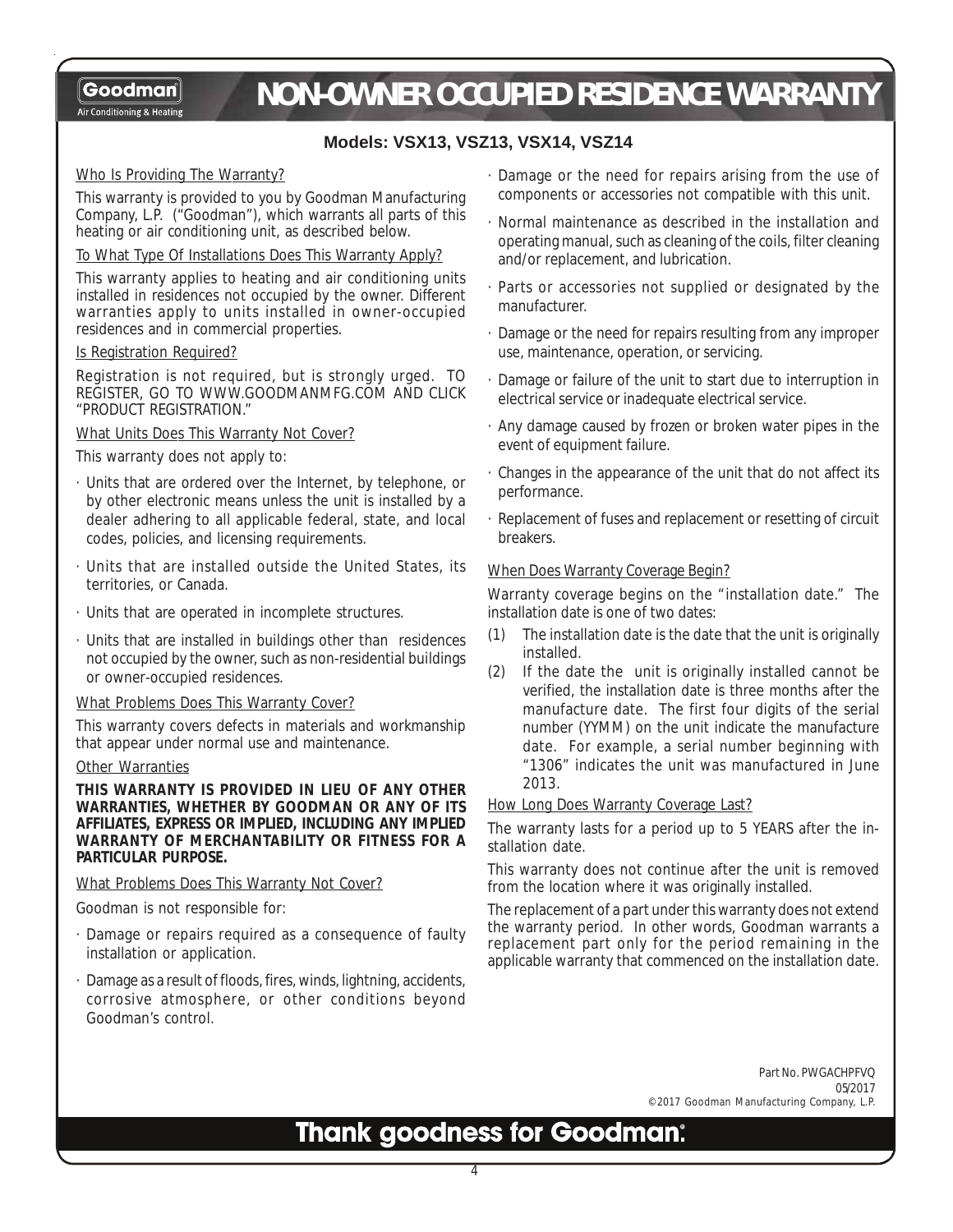Goodman Air Conditioning & Heating

# *NON-OWNER OCCUPIED RESIDENCE WARRANTY*

### **Models: VSX13, VSZ13, VSX14, VSZ14**

### What Will Goodman Do To Correct Problems?

Goodman will furnish a replacement part, without charge for the part only, to replace any part that is found to be defective due to workmanship or materials under normal use and maintenance. Furnishing of the replacement part is Goodman's only responsibility under this warranty.

THE OWNER AGREES THAT THESE REMEDIES ARE THE OWNER'S EXCLUSIVE REMEDIES FOR BREACH OF ALL WARRANTIES.

What Won't Goodman Do To Correct Problems?

Goodman will not pay for:

- · Labor, freight, or any other cost associated with the service, repair, or operation of the unit.
- Electricity or fuel costs, or increases in electricity or fuel costs, for any reason, including additional or unusual use of supplemental electric heat.
- · Lodging or transportation charges.

**WHETHER ANY CLAIM IS BASED ON NEGLIGENCE OR OTHER TORT, BREACH OF WARRANTY OR OTHER BREACH OF CONTRACT, OR ANY OTHER THEORY, NEITHER GOODMAN NOR ANY OF ITS AFFILIATES SHALL IN ANY EVENT BE LIABLE FOR INCIDENTAL OR CONSEQUENTIAL DAMAGES, INCLUDING BUT NOT LIMITED TO LOST PROFITS, LOSS OF USE OF A UNIT, EXTRA UTILITY EXPENSES, OR DAMAGES TO PROPERTY.**

### How Can The Owner Receive Warranty Service?

If there is a problem with the unit, contact a licensed contractor.

To receive a replacement part, a licensed contractor must bring the defective part to a Goodman heating and air conditioning products distributor.

For more information about the warranty, write to Homeowner Support, 19001 Kermier Road, Waller, Texas 77484.

### Where Can Any Legal Remedies Be Pursued?

ARBITRATION CLAUSE. IMPORTANT. PLEASE REVIEW THIS ARBITRATION CLAUSE. IT AFFECTS YOUR LEGAL RIGHTS.

1. *Parties*: This arbitration clause affects your rights against Goodman and any of its affiliates or employees or agents, successors, or assigns, all of whom together are referred to below as "we" or "us" for ease of reference.

- 2. *ARBITRATION REQUIREMENT***: EXCEPT AS STATED BELOW, ANY DISPUTE BETWEEN YOU AND ANY OF US SHALL BE DECIDED BY NEUTRAL, BINDING ARBITRATION RATHER THAN IN COURT OR BY JURY TRIAL.** "Dispute" will be given the broadest possible meaning allowable by law. It includes any dispute, claim, or controversy arising from or relating to your purchase of this heating or air conditioning unit, any warranty upon the unit, or the unit's condition. It also includes determination of the scope or applicability of this Arbitration Clause. The arbitration requirement applies to claims in contract and tort, pursuant to statute, or otherwise.
- 3. *CLASS-ARBITRATION WAIVER***: ARBITRATION IS HANDLED ON AN INDIVIDUAL BASIS. IF A DISPUTE IS ARBITRATED, YOU AND WE EXPRESSLY WAIVE ANY RIGHT TO PARTICIPATE AS A CLASS REPRESENTATIVE OR CLASS MEMBER ON ANY CLASS CLAIM YOU MAY HAVE AGAINST US OR WE AGAINST YOU, OR AS A PRIVATE ATTORNEY GENERAL OR IN ANY OTHER REPRESENTATIVE CAPACITY. YOU AND WE ALSO WAIVE ANY RIGHT TO CLASS ARBITRATION OR ANY CONSOLIDATION OF INDIVIDUAL ARBITRATIONS.**
- 4. *Discovery and Other Rights*: Discovery and rights to appeal in arbitration are generally more limited than in a lawsuit. This applies to both you and us. Other rights that you or we would have in court may not be available in arbitration. Please read this Arbitration Clause and consult the rules of the arbitration organizations listed below for more information.
- 5. *SMALL CLAIMS COURT OPTION***: YOU MAY CHOOSE TO LITIGATE ANY DISPUTE BETWEEN YOU AND ANY OF US IN SMALL CLAIMS COURT, RATHER THAN IN ARBITRATION, IF THE DISPUTE MEETS ALL REQUIREMENTS TO BE HEARD IN SMALL CLAIMS COURT.**
- 6. *Governing Law*: For residents of the United States, the procedures and effect of the arbitration will be governed by the Federal Arbitration Act (9 U.S.C. § 1 et seq.) rather than by state law concerning arbitration. For residents of Canada, the procedures and effect of the arbitration will be governed by the applicable arbitration law of the province in which you purchased your unit. The law governing your substantive warranty rights and other claims will be the law of the state or province in which you purchased your unit. Any court having jurisdiction may enter judgment on the arbitration award.

Part No. PWGACHPFVQ 05/2017 ©2017 Goodman Manufacturing Company, L.P.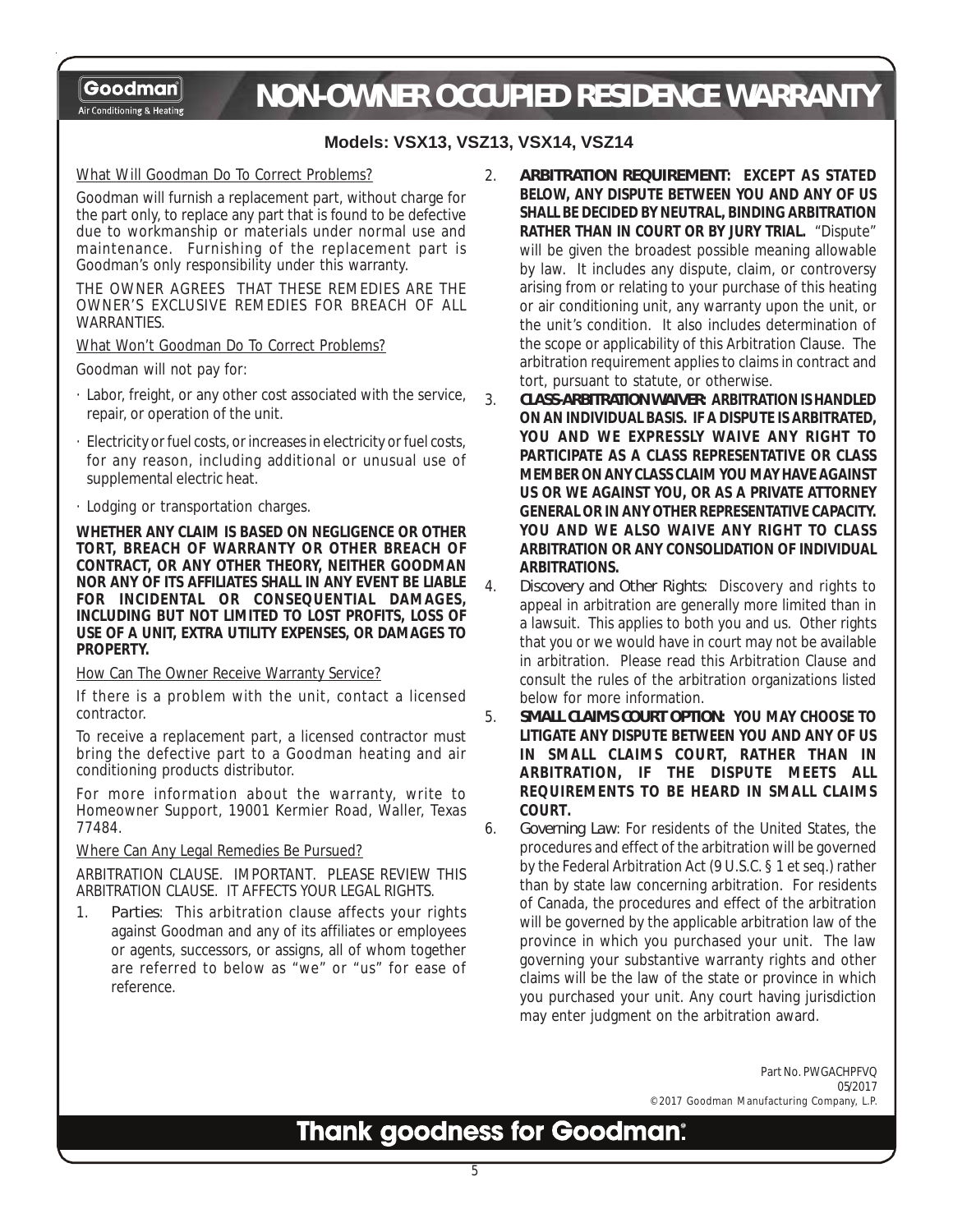**Goodman** Air Conditioning & Heating

# *NON-OWNER OCCUPIED RESIDENCE WARRANTY*

### **Models: VSX13, VSZ13, VSX14, VSZ14**

- 7. *Rules of the Arbitration*: If the amount in controversy is less than \$250,000, the arbitration will be decided by a single arbitrator. If the amount in controversy is greater than or equal to \$250,000, the arbitration will be decided by a panel of three arbitrators. The arbitrator(s) will be chosen pursuant to the rules of the administering arbitration organization. United States residents may choose the American Arbitration Association (1633 Broadway, 10<sup>th</sup> Floor, New York, NY 10019, www.adr.org), JAMS (1920 Main Street, Ste. 300, Irvine, CA 92614, www.jamsadr.com), or, subject to our approval, any other arbitration organization. In addition, Canadian residents may choose the ADR Institute of Canada (234 Eglinton Ave. East, Suite 405, Toronto, Ontario, M4P 1K5, www.amic.org). These organizations' rules can be obtained by contacting the organization or visiting its website. If the chosen arbitration organization's rules conflict with this Arbitration Clause, the provisions of this Arbitration Clause control. The award of the arbitrator(s) shall be final and binding on all parties.
- 8. *Location of the Arbitration Hearing*: Unless applicable law provides otherwise, the arbitration hearing for United States residents will be conducted in the federal judicial district in which you reside or, for Canadian residents, in the province in which you reside.
- 9. *Costs of the Arbitration*: Each party is responsible for its own attorney, expert, and other fees unless applicable law requires otherwise. Goodman will pay your share of the fees charged by the arbitration organization and arbitrator(s) beyond the first \$200. Where permissible by law, you may be required to reimburse Goodman for the fees of the arbitration organization and arbitrator(s) in whole or in part by decision of the arbitrator(s) at the discretion of the arbitrator(s).
- 10. *Survival and Enforceability of this Arbitration Clause*: This Arbitration Clause shall survive the expiration or termination, or any transfer, of the warranty on your unit. If any part of this Arbitration Clause, except waivers of class-action rights, is found to be unenforceable for any reason, the remainder of this clause and the warranty shall remain enforceable. If, in a case in which class-action allegations have been made, the waiver of class-action rights under this warranty is found to be unenforceable with respect to any part of the dispute, the parts of the dispute as to which the waiver of class-action rights have been found unenforceable will be severed and will proceed in court without reference or application of this Arbitration Clause. Any remaining parts will proceed in arbitration.

| <b>INSTALLATION DATE</b>                | 05/2017<br>©2017 Goodman Manufacturing Company, L.P. |
|-----------------------------------------|------------------------------------------------------|
|                                         | Part No. PWGACHPFVQ                                  |
| MODEL # & SERIAL #                      |                                                      |
| PHONF # / FAX #                         |                                                      |
| CITY / STATE-PROVINCE / ZIP-POSTAL CODE |                                                      |
| <b>DISTRIBUTOR NAME</b>                 |                                                      |
| PHONE # / FAX #                         |                                                      |
| CITY / STATE-PROVINCE / ZIP-POSTAL CODE |                                                      |
| <b>INSTALLER NAME</b>                   |                                                      |
| CITY / STATE-PROVINCE / ZIP-POSTAL CODE |                                                      |
| ADDRESS OF INSTALLATION                 |                                                      |
| <b>OWNER NAME</b>                       |                                                      |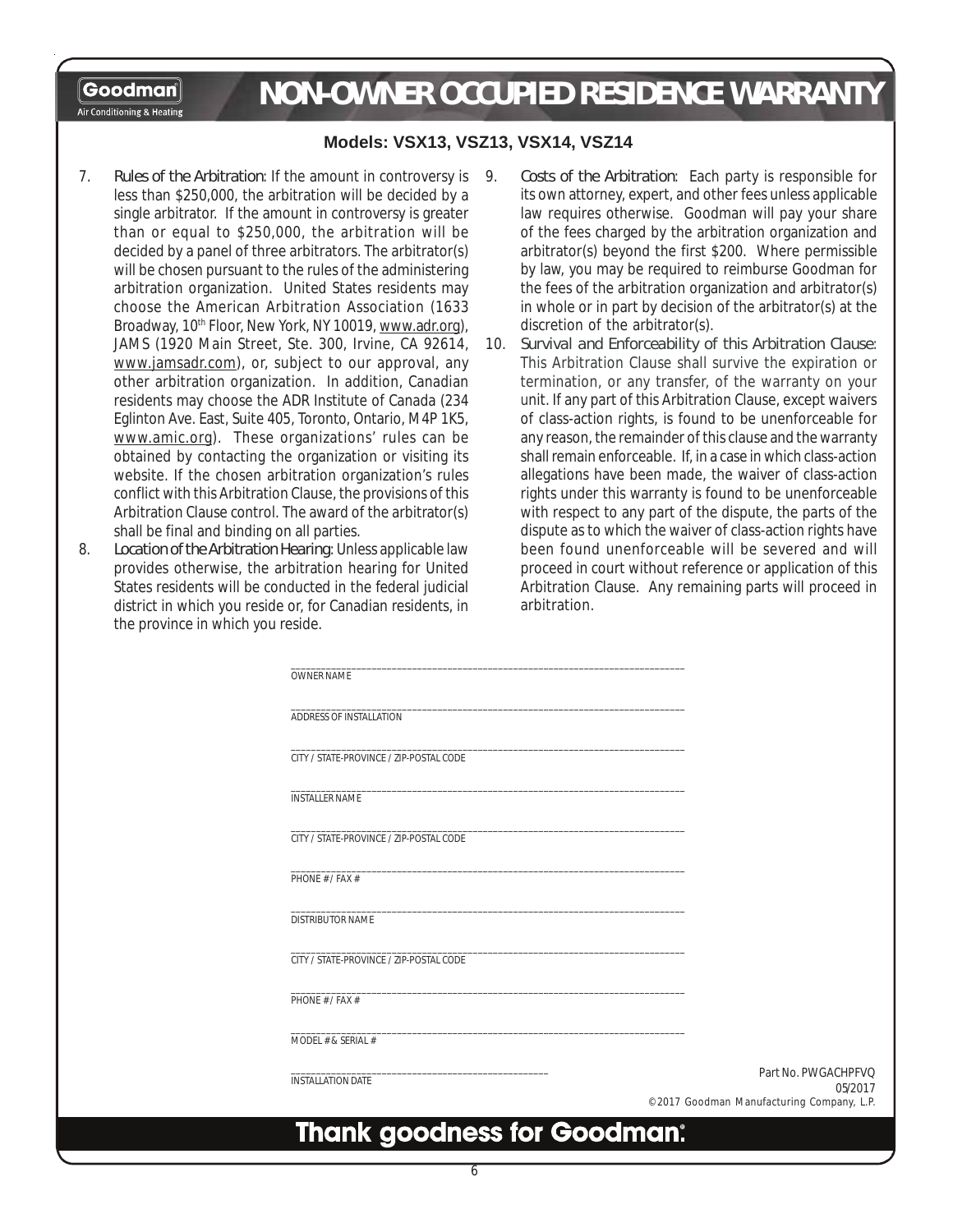Air Conditioning & Heating

# *COMMERCIAL WARRANTY*

### **Models: VSX13, VSZ13, VSX14, VSZ14**

### Who Is Providing The Warranty?

This warranty is provided to you by Goodman Manufacturing Company, L.P. ("Goodman"), which warrants all parts of this heating or air conditioning unit, as described below.

### To What Type Of Installations Does This Warranty Apply?

This warranty applies to heating and air conditioning units installed in buildings other than residences. Different warranties apply to units installed in owner-occupied residences and in residences not occupied by the owner.

### What Units Does This Warranty Not Cover?

This warranty does not apply to:

- · Units that are ordered over the Internet, by telephone, or by other electronic means unless the unit is installed by a dealer adhering to all applicable federal, state, and local codes, policies, and licensing requirements.
- Units that are installed outside the United States, its territories, or Canada.
- · Units that are operated in incomplete structures.
- · Units that are installed in residential buildings.

What Problems Does This Warranty Cover?

This warranty covers defects in materials and workmanship that appear under normal use and maintenance.

### Other Warranties

**THIS WARRANTY IS PROVIDED IN LIEU OF ANY OTHER WARRANTIES, WHETHER BY GOODMAN OR ANY OF ITS AFFILIATES, EXPRESS OR IMPLIED, INCLUDING ANY IMPLIED WARRANTY OF MERCHANTABILITY OR FITNESS FOR A PARTICULAR PURPOSE.**

#### What Problems Does This Warranty Not Cover?

Goodman is not responsible for:

- Damage or repairs required as a consequence of faulty installation or application.
- Damage as a result of floods, fires, winds, lightning, accidents, corrosive atmosphere, or other conditions beyond Goodman's control.
- Damage or the need for repairs arising from the use of components or accessories not compatible with this unit.
- · Normal maintenance as described in the installation and operating manual, such as cleaning of the coils, filter cleaning and/or replacement, and lubrication.
- Parts or accessories not supplied or designated by the manufacturer.
- · Damage or the need for repairs resulting from any improper use, maintenance, operation, or servicing.
- · Damage or failure of the unit to start due to interruption in electrical service or inadequate electrical service.
- · Any damage caused by frozen or broken water pipes in the event of equipment failure.
- · Changes in the appearance of the unit that do not affect its performance.
- · Replacement of fuses and replacement or resetting of circuit breakers.

#### When Does Warranty Coverage Begin?

Warranty coverage begins on the "installation date." The installation date is one of two dates:

- (1) The installation date is the date that the unit is originally installed.
- (2) If the date the unit is originally installed cannot be verified, the installation date is three months after the manufacture date. The first four digits of the serial number (YYMM) on the unit indicate the manufacture date. For example, a serial number beginning with "1306" indicates the unit was manufactured in June 2013.

#### How Long Does Warranty Coverage Last?

The warranty lasts for a period up to 5 YEARS after the installation date.

This warranty does not continue after the unit is removed from the location where it was originally installed.

The replacement of a part under this warranty does not extend the warranty period. In other words, Goodman warrants a replacement part only for the period remaining in the applicable warranty that commenced on the installation date.

### What Will Goodman Do To Correct Problems?

Goodman will furnish a replacement part, without charge for the part only, to replace any part that is found to be defective due to workmanship or materials under normal use and maintenance. Furnishing of the replacement part is Goodman's only responsibility under this warranty.

THE OWNER AGREES THAT THESE REMEDIES ARE THE OWNER'S EXCLUSIVE REMEDIES FOR BREACH OF ALL WARRANTIES.

> Part No. PWGACHPFVQ 05/2017 ©2017 Goodman Manufacturing Company, L.P.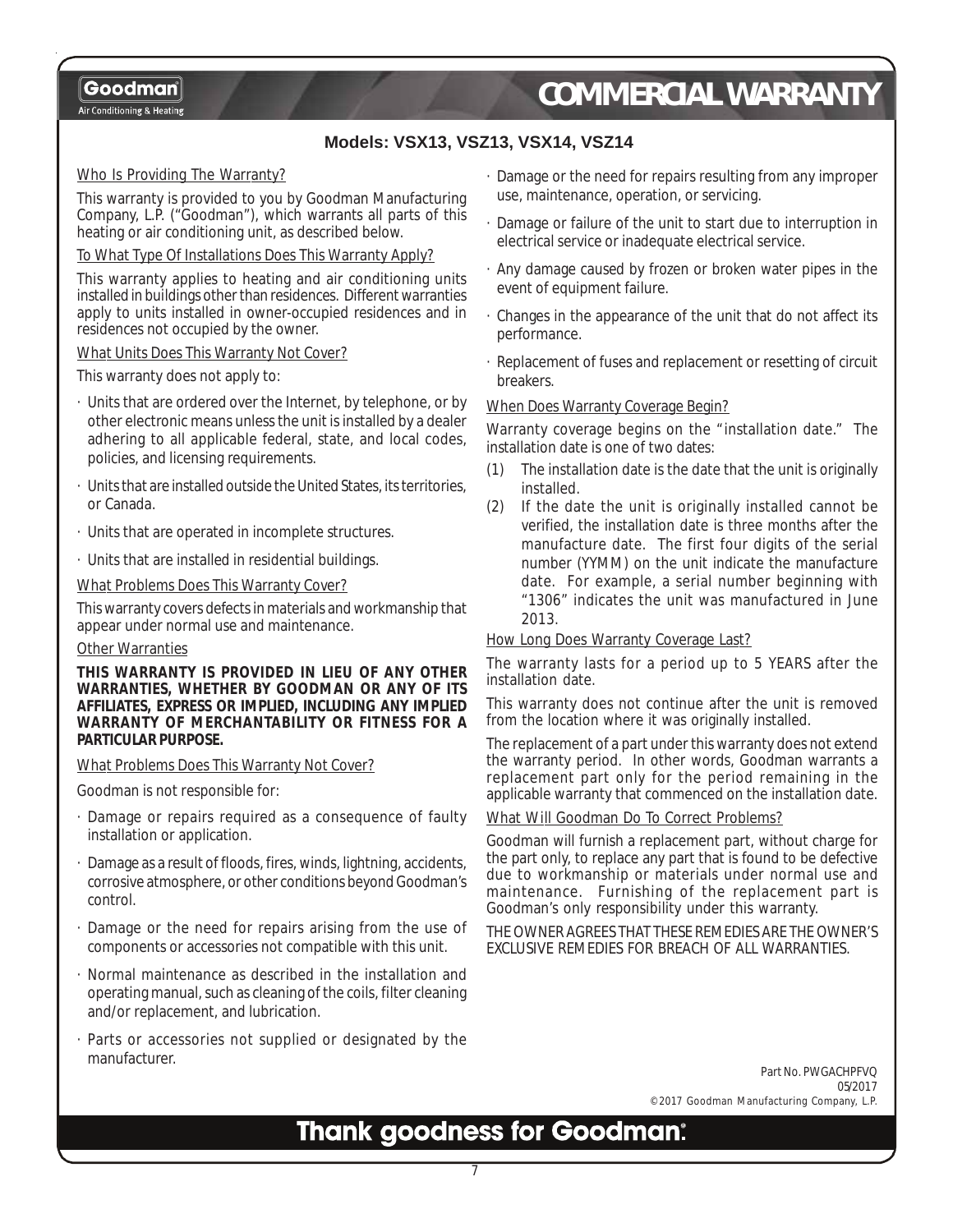Air Conditioning & Heating

# *COMMERCIAL WARRANTY*

### **Models: VSX13, VSZ13, VSX14, VSZ14**

### What Won't Goodman Do To Correct Problems?

Goodman will not pay for:

- · Labor, freight, or any other cost associated with the service, repair, or operation of the unit.
- · Electricity or fuel costs, or increases in electricity or fuel costs, for any reason, including additional or unusual use of supplemental electric heat.
- · Lodging or transportation charges.

**WHETHER ANY CLAIM IS BASED ON NEGLIGENCE OR OTHER TORT, BREACH OF WARRANTY OR OTHER BREACH OF CONTRACT, OR ANY OTHER THEORY, NEITHER GOODMAN NOR ANY OF ITS AFFILIATES SHALL IN ANY EVENT BE LIABLE FOR INCIDENTAL OR CONSEQUENTIAL DAMAGES, INCLUDING BUT NOT LIMITED TO LOST PROFITS, LOSS OF USE OF A UNIT, EXTRA UTILITY EXPENSES, OR DAMAGES TO PROPERTY.**

How Can The Owner Receive Warranty Service?

If there is a problem with the unit, contact a licensed contractor.

To receive a replacement part, a licensed contractor must bring the defective part to a Goodman heating and air conditioning products distributor.

For more information about the warranty, write to Homeowner Support, 19001 Kermier Road, Waller, Texas 77484.

### Where Can Any Legal Remedies Be Pursued?

ARBITRATION CLAUSE. IMPORTANT. PLEASE REVIEW THIS ARBITRATION CLAUSE. IT AFFECTS YOUR LEGAL RIGHTS.

- 1. *Parties*: This arbitration clause affects your rights against Goodman and any of its affiliates or employees or agents, successors, or assigns, all of whom together are referred to below as "we" or "us" for ease of reference.
- 2. *ARBITRATION REQUIREMENT***: EXCEPT AS STATED BELOW, ANY DISPUTE BETWEEN YOU AND ANY OF US SHALL BE DECIDED BY NEUTRAL, BINDING ARBITRATION RATHER THAN IN COURT OR BY JURY TRIAL.** "Dispute" will be given the broadest possible meaning allowable by law. It includes any dispute, claim, or controversy arising from or relating to your purchase of this heating or air conditioning unit, any warranty upon the unit, or the unit's condition. It also includes determination of the scope or applicability of this Arbitration Clause. The arbitration requirement applies to claims in contract and tort, pursuant to statute, or otherwise.

3. *CLASS-ARBITRATION WAIVER***: ARBITRATION IS HANDLED ON AN INDIVIDUAL BASIS. IF A DISPUTE IS ARBITRATED, YOU AND WE EXPRESSLY WAIVE ANY RIGHT TO PARTICIPATE AS A CLASS REPRESENTATIVE OR CLASS MEMBER ON ANY CLASS CLAIM YOU MAY HAVE AGAINST US OR WE AGAINST YOU, OR AS A PRIVATE ATTORNEY GENERAL OR IN ANY OTHER REPRESENTATIVE CAPACITY. YOU AND WE ALSO WAIVE ANY RIGHT TO CLASS ARBITRATION OR ANY CONSOLIDATION OF INDIVIDUAL ARBITRATIONS.**

4. *Discovery and Other Rights*: Discovery and rights to appeal in arbitration are generally more limited than in a lawsuit. This applies to both you and us. Other rights that you or we would have in court may not be available in arbitration. Please read this Arbitration Clause and consult the rules of the arbitration organizations listed below for more information.

5. *SMALL CLAIMS COURT OPTION***: YOU MAY CHOOSE TO LITIGATE ANY DISPUTE BETWEEN YOU AND ANY OF US IN SMALL CLAIMS COURT, RATHER THAN IN ARBITRATION, IF THE DISPUTE MEETS ALL REQUIREMENTS TO BE HEARD IN SMALL CLAIMS COURT.**

- *6. Governing Law*: For residents of the United States, the procedures and effect of the arbitration will be governed by the Federal Arbitration Act (9 U.S.C. § 1 et seq.) rather than by state law concerning arbitration. For residents of Canada, the procedures and effect of the arbitration will be governed by the applicable arbitration law of the province in which you purchased your unit. The law governing your substantive warranty rights and other claims will be the law of the state or province in which you purchased your unit. Any court having jurisdiction may enter judgment on the arbitration award.
- *7. Rules of the Arbitration*: If the amount in controversy is less than \$250,000, the arbitration will be decided by a single arbitrator. If the amount in controversy is greater than or equal to \$250,000, the arbitration will be decided by a panel of three arbitrators. The arbitrator(s) will be chosen pursuant to the rules of the administering arbitration organization. United States residents may choose the American Arbitration Association (1633 Broadway, 10<sup>th</sup> Floor, New York, NY 10019, www.adr.org), JAMS (1920 Main Street, Ste. 300, Irvine, CA 92614, www.jamsadr.com), or, subject to our approval, any other arbitration organization. In addition, Canadian residents may choose the ADR Institute of Canada (234 Eglinton

Part No. PWGACHPFVQ 05/2017 ©2017 Goodman Manufacturing Company, L.P.